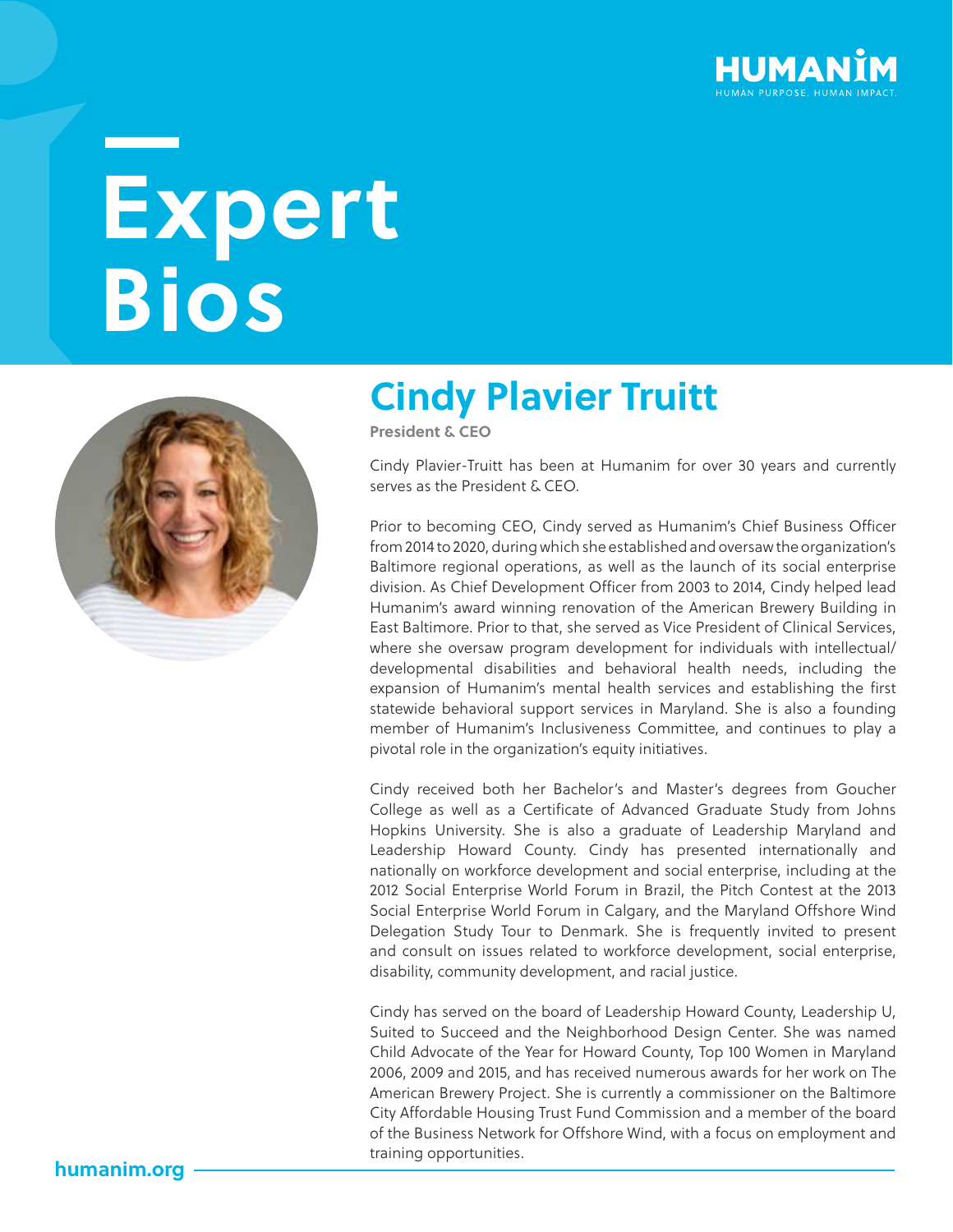

#### **Danny Frasco**

**Chief Financial Officer**

Danny Frasco, CPA, is the Chief Financial Officer of Humanim. Danny comes to Humanim with many years of progressively responsible position in Finance and Accounting across varied industries and companies. He served most recently as Divisional CFO and Chief Investment Officer for Commercial Development and Investments, LLC. Danny has experience at all levels of the financial and accounting function, including strategic planning, budgeting, financial forecasting, reporting, management of partner and lender relationships, and cash flow modeling. He is a leader of process improvement through technology implementations as well as providing a broader understanding of operating results and projections. Danny holds a Bachelor's Degree in Business Management from the University of Maryland Global Campus.



#### **Bill McIntyre**

**Vice President of Workforce and Economic Development** 

Bill McIntyre is the Vice President of Workforce and Economic Development, at Humanim. Bill has a long career working in the non-profit, private and government sectors. Growing up in East Baltimore, he has a passion and love for the City, workforce development and finding innovative solutions to workforce challenges. His career began as a science teacher in the Baltimore City Public School system as well as in the Prince George's County Public Schools. Bill has a strong background overseeing workforce development programs as well as leading national expansion efforts. He has an undergraduate degree from Lincoln University as well as a graduate degree from Johns Hopkins University.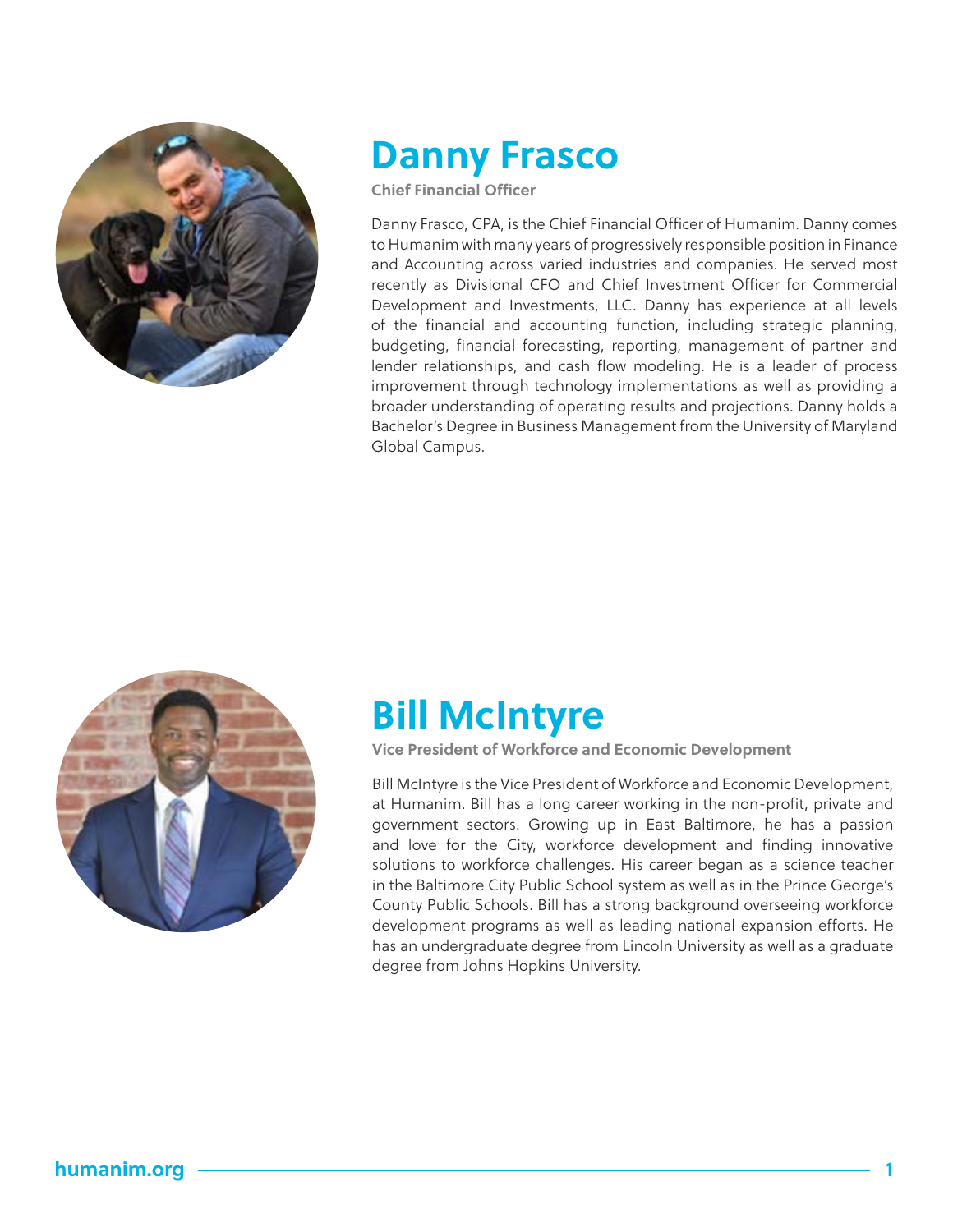

#### **Karen Booth**

**Vice President of Behavioral Services**

Karen Booth, CPRP, is the Vice President of Behavioral Services at Humanim. Karen holds over 25 years of experience working with the disabled population. Her work at Humanim includes overseeing the Mobile Crisis Team, Psychiatric Rehabilitation Day and Residential Programs, Healthy Transitions, Community Support Services, Supported Living, and McKinney Programs. Karen is a graduate and member of Leadership Anne Arundel, and Leadership Maryland. She serves as treasurer of the Central Maryland Regional Transportation Board, secretary of the Board of Transitional Housing Resources, and is on the Board of Directors of Heart Smart: Cardiac Support and Education Foundation. She also served on the Howard County Behavioral Health Task Force.



#### **Scott Deadrick**

**Vice President of Behavioral Support Services Interim Vice President of Developmental Disability Services**

Scott Deadrick is the Vice President of Behavioral Support Services. Scott holds a Bachelor's degree in Psychology from the University of Maryland and has over 29 years of experience providing services to individuals with disabilities, including the last 23 directing Humanim's Behavioral Support Services Program. Scott was responsible for the development and implementation of a new model of providing behavioral support services in the Central Region of Maryland which supported thousands of individuals with I/DD and their families over the past 23 years. Additionally, Scott designed and implemented the first Statewide Behavioral Support Services within Maryland which was inclusive of a mobile crisis team. Scott has been responsible for the development and implementation of numerous grant funded and fee for service programs. He has extensive experience with the delivery of crisis and support services for individuals with intellectual and developmental disabilities, and has been Humanim's principal liaison to the Developmental Disabilities Administration's Central Maryland Regional Office for 23 years in effecting crisis evaluations and addressing priority Behavioral Support Services cases throughout Maryland's Central Region. Scott is a true advocate for those with I/DD and has participated in numerous statewide committees as well as presented on the topic of applied behavioral analysis.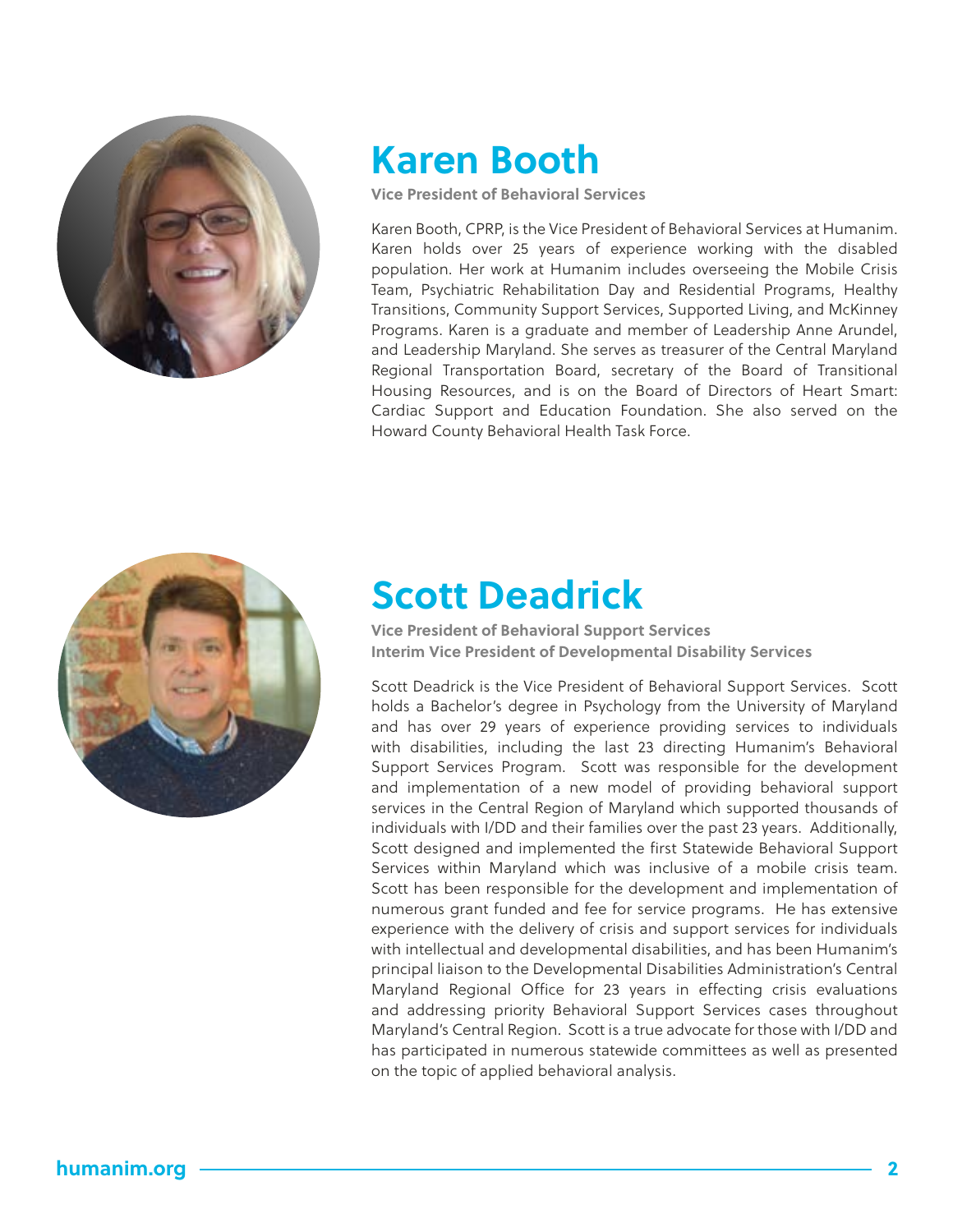

## **Jeff Edwards**

**Vice President of iScan**

Jeff Edwards has been the Vice President of iScan, a Humanim Social Enterprise, for 24 of his nearly 30-year tenure. He has helped employ 30- 50 individuals with disabilities annually while scanning hundreds of millions of pages for federal, state, county and private companies. Jeff received his undergraduate degree in Psychology from the University of Delaware, completed graduate courses at North Carolina State University and Penn State University, and is a graduate of Leadership Baltimore County. He is a former Board Member of Maryland Works, served on both the Finance and Nominations Committees, and has received the Friend of Maryland Works award and Employer of the Year award. Jeff was a founding member of the Baltimore County Department of Social Services Job Network and served on their Advisory Board. He was on the management team of the Howard County Leads Club and was a member of the Columbia-Patuxent Rotary Club. Jeff co-founded eDocAbilities, a national network association comprised of non-profit document management companies, was a member of ARMA, and currently represents iScan in its membership in AIIM (www.aiim.org). Jeff is both CDIA+ (Certified Document Imaging Architect) and CIP (Certified Information Professional) certified.



## **Diana Ellis**

**Vice President of Strategic Partnerships and Development**

Diana Ellis is the Vice President of Strategic Partnerships and Development at Humanim. Born and raised in Romania, Diana earned her Bachelor's degree in Business Administration and a MBA from the University of Charleston (Charleston, WV). She is also a graduate of Leadership Maryland Class of 2017. Diana is an invaluable nonprofit strategist and natural-born fundraiser with over 14 years of professional experience in the nonprofit sector and fundraising. As an entrepreneur at heart, Diana has started fundraising programs from the ground up within two established organizations raising millions of dollars through capital campaigns, board development, annual fund campaigns, grant funding, and special events.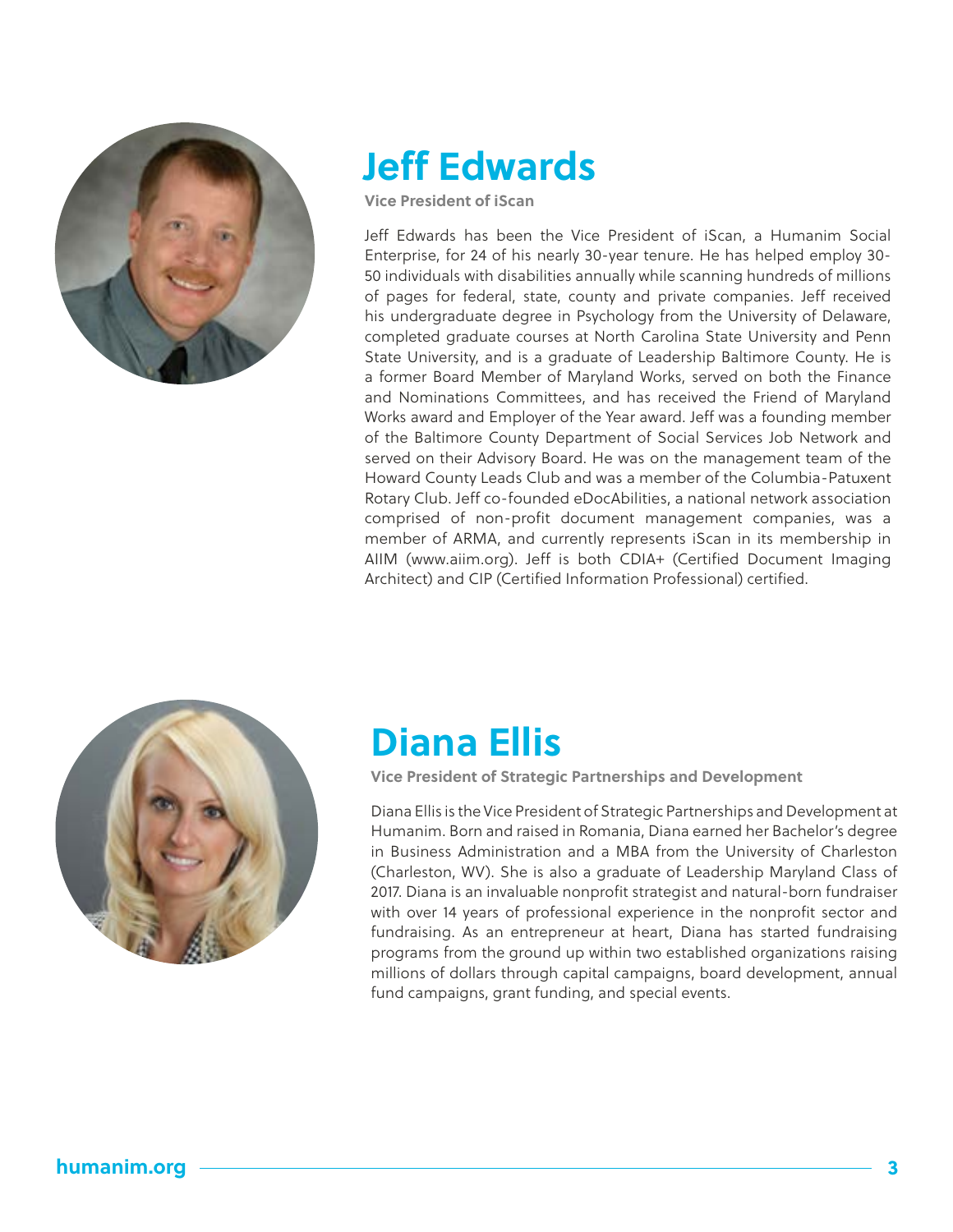

#### **Rayna Fauntleroy**

**Vice President of Quality Assurance**

Rayna Fauntleroy is Humanim's Vice President of Quality Assurance and Corporate Compliance Officer. Rayna is a Licensed Clinical Social Worker and has been employed at Humanim for over 25 years. In her current role, Rayna is responsible for the development and execution of Quality Assurance and Corporate Compliance programs for all Human Services divisions within the agency, including staff training/education, auditing, data management, risk management, licensing and accreditation, and various other activities designed to measure and monitor compliance with regulatory and quality standards. Rayna also supervises Humanim's Transportation Services and Records Management. Previously Rayna was the VP of Behavioral Health Services as well as Clinical Services, where she provided leadership and oversight of the Behavioral Health Division, including community based behavioral health rehabilitative and support services, inpatient psychiatric services, and outpatient clinical services.

She currently chairs four internal committees - Quality Improvement, Consumer-Community Advisory, Safety, and Corporate Compliance. Rayna is an expert in the topics of HIPAA, Compliance Programs, Quality Assurance Programs, Internal Auditing, Data Management & Outcome Measurement, Incident Reporting and Investigations, as well as Licensing and Accreditation.



#### **Jesse Guercio**

**Vice President of Business Intelligence, Data Analytics and Information Systems**

Jesse Guercio, MBA, CAP, CFMVA, CPRP, CNAP is a 17-year professional in the behavioral health and nonprofit fields and is currently the Vice President of Business Intelligence, Data Analytics, and Information Systems. Jesse previously served as the Director of Behavioral Health Services for Humanim. He obtained a Bachelor of Science in Psychology from the University of Maryland Baltimore County and has completed interdisciplinary graduate work in clinical psychology and evolutionary biology. He has also earned a Master of Business Administration from the University of Maryland College Park with a focus on Information Systems and Business Analytics.

Jesse is a program and administrative surveyor for CARF International, an Expert Peer Reviewer for the Standards for Excellence Institute, and has served on various nonprofit boards over the years. Jesse holds several internationally recognized certifications, including Certified Analytics Professional, Certified Nonprofit Accounting Professional, Certified Financial Modeling and Valuation Analyst, and Certified Psychiatric Rehabilitation Practitioner.

His areas of focus and expertise are in data and decision analysis, statistical and decision modeling, data information systems, business development and analysis, and nonprofit funding and financial management.